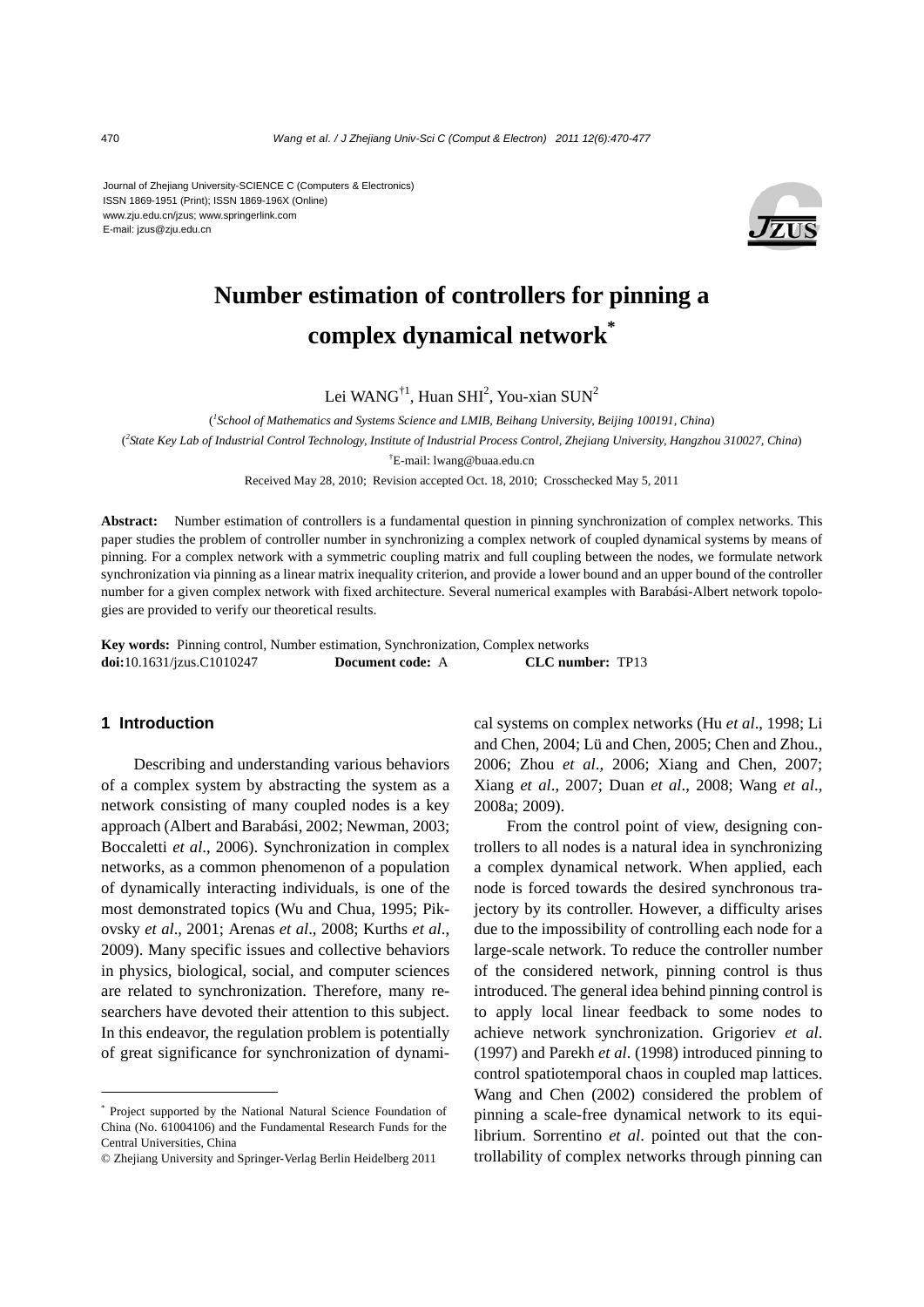be evaluated by using the master stability function approach (Pecora and Carroll, 1998; Sorrentino *et al*., 2007).

The problem of pinning controllability has been successfully solved. There then appears, however, another fundamental question; i.e., how many controllers should be designed for a given dynamical network. The answer to this question directly relates the advantages of pinning to that of the other control. Li *et al*. (2004) presented two typical pinning strategies, selective pinning and random pinning, and numerically showed the effectiveness of the selective pinning strategy. Wang *et al*. (2008b) theoretically provided several pinning strategies for some networks with several typical topologies based-on linear matrix inequality. Chen *et al*. (2007) suggested that only one controller can synchronize a general coupled complex network. However, it usually requires a sufficiently large coupling strength for the controlled network to guarantee pinning synchronization. Another significant result attained by Zhou *et al*. (2008) showed an analytical estimation of controllers for a general complex dynamical network through adaptive pinning. As shown in Zhou *et al*. (2008), the coupling matrix of the controlled network has been redefined by replacing its diagonal entries. This modification leads to a non-diffusive coupling matrix and equivalently adds controllers for each node. Therefore, it has not been completely solved for number estimation of controllers in pinning a linearly diffusively coupled complex network based on the above discussions.

In this paper, we focus on the problem of controller number estimation and attempt to give some results. For the eigenvalue criterion in pinning a complex network of a coupled dynamical system, we introduce an equivalent criterion in the form of linear matrix inequality. Furthermore, we provide a necessary condition and a sufficient condition for the holding of the linear matrix inequality, which can be used to obtain a lower bound and an upper bound of the controller number in pinning a complex network.

#### **2 Problem descriptions**

In general, the equations for a linearly coupled complex dynamical network via pinning control can be formulated as follows:

$$
\dot{\boldsymbol{x}}_i = \boldsymbol{f}(\boldsymbol{x}_i) - \sigma \sum_{j=1}^N \boldsymbol{G}_{ij} \boldsymbol{x}_j + \boldsymbol{u}_i, \quad 1 \leq i \leq N, \qquad (1)
$$

where  $\mathbf{x}_i = (x_{i1}, x_{i2}, \dots, x_{in})^\text{T} \in \mathbb{R}^n$  is the state variable of node *i*, smooth nonlinear vector  $f(\cdot) \in \mathbb{R}^n$  governs the dynamics of each node,  $\sigma$  is the overall coupling strength of the whole network, and coupling matrix  $G=(G_{ij})\in\mathbb{R}^{N\times N}$  is symmetric, describing the weighted topology. To ensure the existence of the synchronous solution for network (1), we assume that the coupling matrix *G* is a diffusive one satisfying

$$
G_{ii} = -\sum_{i=1, i \neq j}^{N} G_{ij}.
$$
 (2)

And the pinning term  $u_i$  is assigned to be a linear feedback law (Wang and Chen, 2002; Li *et al*., 2004; Sorrentino *et al*., 2007):

$$
\boldsymbol{u}_i = -\sigma k_i (\boldsymbol{x}_i - \boldsymbol{s}), \tag{3}
$$

where  $s(t)$  is the desired trajectory such that  $\dot{s} = f(s)$ , and  $k \geq 0$  is the feedback gain of node *i*. Obviously, *ki*=0 means no control acting on node *i*.

The objective of pinning is to achieve complete synchronization of network (1) by finding *l* nodes and controlling them, i.e.,

$$
\lim_{t \to \infty} ||x_i(t) - s(t)|| = 0,
$$
 (4)

where ║·║ is the Euclidean norm, and the value of *l* is the number of  $k_i>0$  for  $1\leq i\leq N$ .

Note that each node in network (1) is assumed to be fully coupled with its neighbors; i.e., any two coupled nodes are connected through all corresponding components of their state variables. Based on this assumption, many investigations about pinning indicate that the pinning controllability of network (1) can be evaluated by the following results:

**Lemma 1** (Li *et al*., 2004; Wang *et al*., 2008b; Wu, 2008) Assume that *f* satisfies a Lipschitz condition. The controlled network (1) achieves synchronization about *s*(*t*) if  $\lambda_1(G+K) > \alpha$ , where  $\lambda_1$  is the minimum eigenvalue of the corresponding matrix, feedback gain matrix  $K = diag{k_1, k_2, ..., k_N}$  describes the number and the location of controllers in pinning, and  $\alpha$  is a positive constant determined by the coupling strength  $\sigma$  and node dynamics  $f$ .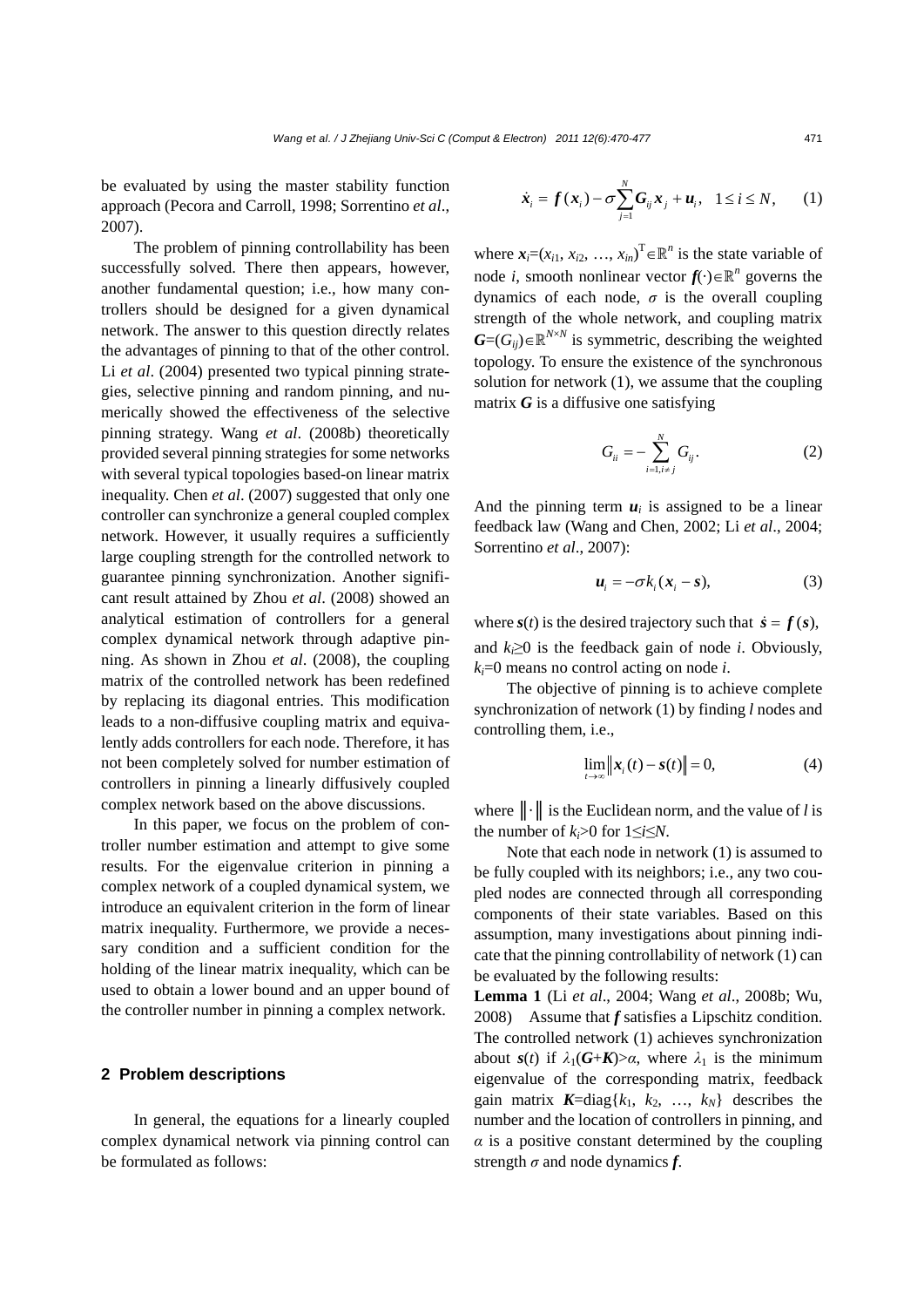Lemma 1 shows that, for a particular network, there seems to be a critical value  $\alpha$  in pinning network (1): the desired synchronization appears as the value of *λ*1(*G*+*K*) is larger than *α*. In addition, the value of *α* can be evaluated by constructing Lyapunov functions or by computing the largest Lyapunov exponent of *f*. Then what we want in pinning is to determine the feedback gain matrix  $K$  to guarantee the condition in Lemma 1. Hereafter, assume that  $\alpha$  is known a priori for a given complex network.

**Lemma 2** (Schur complements, Boyd *et al*., 1994) The three inequalities below are equivalent to each other:

(1) 
$$
\begin{bmatrix} Q(v) & P(v) \\ P^T(v) & R(v) \end{bmatrix} > 0
$$
,  
\n(2)  $Q(v) > 0$ ,  $M(v) = R(v) - P^T(v)Q^{-1}(v)P(v) > 0$ ,  
\n(3)  $R(v) > 0$ ,  $N(v) = Q(v) - P(v)R^{-1}(v)P^T(v) > 0$ ,

where  $Q(v)=Q^{T}(v)$ ,  $R(v)=R^{T}(v)$ , and  $P(v)$  depends affinely on *v*.

#### **3 Main results**

**Theorem 1** The inequality  $\lambda_1(G+K) > \alpha$  holds if

$$
G + K - \lambda_{\rm c} I \ge 0, \tag{5}
$$

where  $\lambda_c$  is an arbitrary constant such that  $\lambda_c > \alpha$ , and *I* is an identity matirx with corresponding dimension.

Based on the results in Lemma 1 and Theorem 1, we further deduce that the pinning synchronization of network (1) can be guaranteed by Eq. (5). The subsequent discussions will focus on the holding of Eq. (5). In general, the choice of  $\lambda_c$  determines the controller number: selecting a large  $\lambda_c$  will lead to a large number of controllers. In what follows, we define  $\lambda_c = \alpha + \varepsilon$ , where  $\varepsilon > 0$  is sufficiently small.

**Theorem 2** If Eq. (5) holds, then  $l \geq p$ , where *p* is the positive index of inertia of matrix  $(\lambda_c I - G)$ .

**Proof** We rewrite Eq. 
$$
(5)
$$
 as

$$
K \ge G = \lambda_{\rm c} I - G. \tag{6}
$$

Let *r* and *p* be the rank and the positive index of inertia of  $\overline{G}$ , respectively. Then we have *N*≥*r*≥*p*≥0. Consider three cases of *p* as follows:

Case 1: If  $p=0$ , then  $\overline{G}$  is semi-negative definite. It is obvious that  $l \geq p=0$  holds for any Eq. (6).

Case 2: If  $p=r$ , then  $\overline{G}$  is semi-positive definite. To ensure Eq. (6), the rank of matrix *G* should be at least larger than or equal to *r*, i.e.,  $l \geq r = p$ .

Case 3: For a common case, i.e., 0<*p*<*r*, we adopt reduction to absurdity to explain. Assume  $0 < l < p < r$ . Then,

$$
N - p < N - l = \text{Ker}(\mathbf{K}),\tag{7}
$$

where  $Ker(\cdot)$  is the kernel of the corresponding matrix.

Eq. (7) indicates that there exists a nonzero vector  $y_0 \in \mathbb{R}^N$  such that  $y_0^T K y_0 = 0$  and  $y_0^T \overline{G} y_0 = 0$ . Actually, for any nonzero vector  $y \in \mathbb{R}^N$ , we always have  $y^T K y \ge y^T \overline{G} y$ , which is in contradiction to that acquired above. Thus, we deduce  $l \geq p$ . The proof is completed.

A similar result can be found in Xiang and Chen (2007). Note that Theorem 2 provides a necessary condition for the holding of Eq. (5), which can also be used to estimate the necessary number of pinned nodes. That is, for a given coupling matrix *G* and constant  $\lambda_c$ , pinning requires at least *p* controllers to achieve synchronization of the network (1).

**Lemma 3** For a coupling matrix  $G$ , there must exist an orthogonal matrix  $U \in \mathbb{R}^{N \times N}$  such that  $U^{T}GU = \Gamma$ , where  $U$  is of block form as

$$
U = \begin{bmatrix} U_1 & U_2 \\ U_3 & U_4 \end{bmatrix}, \tag{8}
$$

 $U_1 \in \mathbb{R}^{l \times l}$  is a nonsingular matrix,  $\boldsymbol{\varGamma}$ =diag{ $\mu_1, \mu_2, ..., \mu_N$ } with eigenvalues  $0 = \mu_1 \leq \mu_2 \leq \mu_N$ .

**Proof** For network (1), we can write down different coupling matrices (or Laplacian) by rearranging the order of nodes. Assume that *G* and *G*′ are two coupling matrices of network (1). Then there exists a nonsingular matrix *P* such that

$$
G' = PTGP,
$$
 (9)

where  $P \in \mathbb{R}^{N \times N}$  is a permutation matrix that has one and only one entry 1 in each row and each column and 0's elsewhere.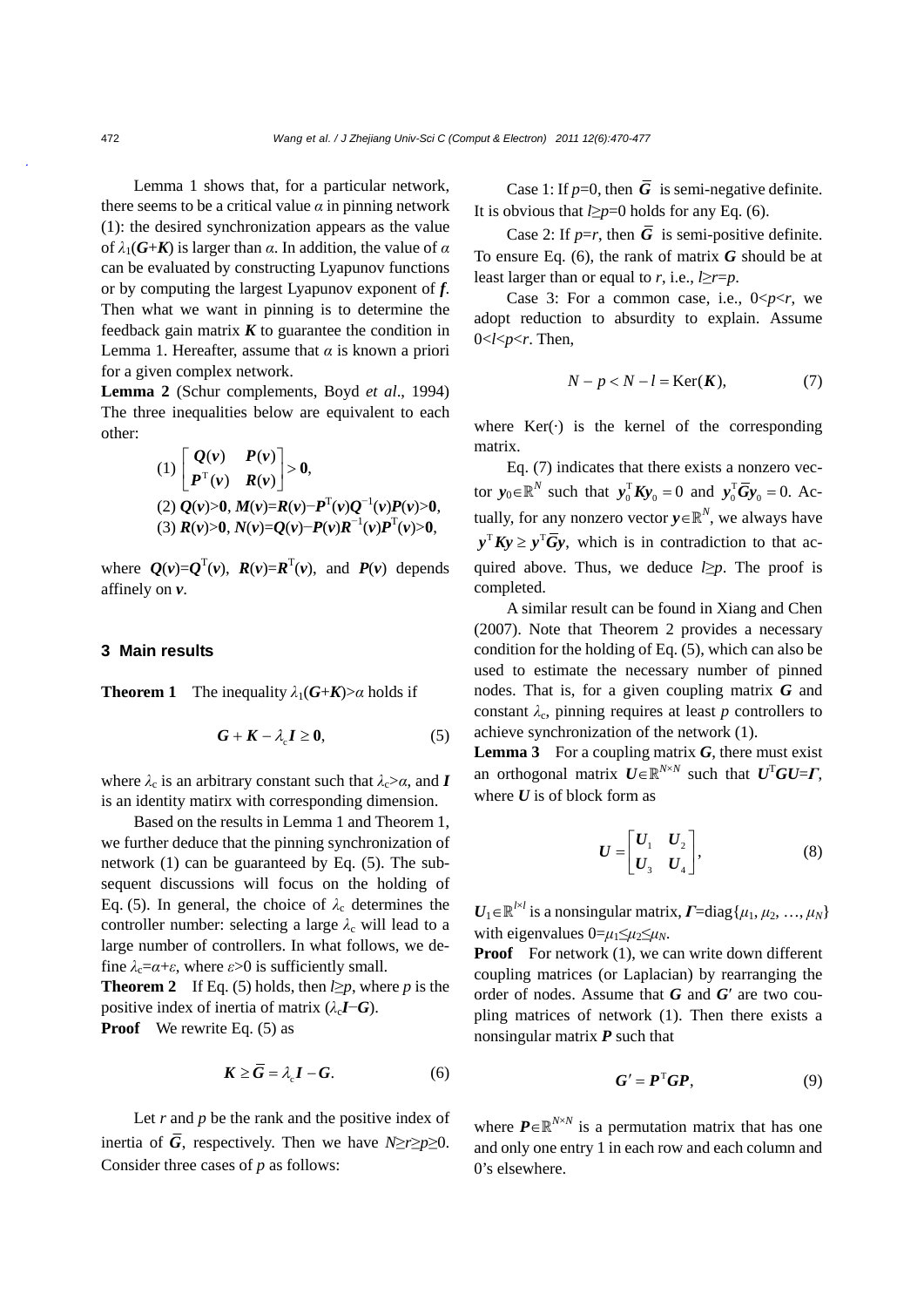For a given matrix *G*, suppose that matrices *P* and *G*′ are to be determined. Then there exists an orthogonal matrix  $U' \in \mathbb{R}^{N \times N}$  such that

$$
\boldsymbol{U}^{\prime T} \boldsymbol{G}^{\prime} \boldsymbol{U}^{\prime} = \boldsymbol{\Gamma} = \text{diag}\{\mu_1, \mu_2, \ \cdots, \ \mu_N\},\qquad(10)
$$

where  $\mu_1 \leq \mu_2 \leq \ldots \leq \mu_N$  are the eigenvalues of matrix *G*. Substituting Eq. (9) into Eq. (10) yields

$$
(\boldsymbol{P} \boldsymbol{U}')^{\mathrm{T}} \boldsymbol{G} (\boldsymbol{P} \boldsymbol{U}') = \boldsymbol{\varGamma}, \tag{11}
$$

where the orthogonal matrix *U*′ left multiplied by *P* means exchange of some rows of matrix *U*′, and *PU*′ is still an orthogonal matrix since  $P^{T}P=I$ .

It is easy to verify that the first *l* columns of matrix *U*′ are linearly independent. For simplicity, we denote by  $U_l$  the matrix that contains the first  $l$  columns of matrix  $U'$ . Then the row rank of  $U<sub>l</sub>$  is equal to *l*, which also indicates that there exist *l* linearly independent rows. Since *P* is an arbitrarily chosen permutation matrix, one can find a proper matrix *P* to rearrange the row order of matrix *U*′ such that the first *l* rows are linearly independent; i.e., *PU*′ can be rewritten as follows:

$$
PU' = \begin{bmatrix} U_1 & U_2 \\ U_3 & U_4 \end{bmatrix}, \tag{12}
$$

where  $U_1 \in \mathbb{R}^{l \times l}$  is a nonsingular matrix. Therefore, letting  $PU'=U$ , the proof is completed.

For simplicity, let the first *l* nodes be pinned. This can be guaranteed by rearranging the order of network nodes such that the controlled nodes are the first *l* nodes in the rearranged network. Then we have the following result:

**Theorem 3** If  $\mu_{l+1} \geq \lambda_c/\lambda_m$  holds for a particular *l*, then network (1) achieves asymptotical synchronization about  $s(t)$  via pinning the first *l* nodes, where  $\lambda_m$  is the minimal eigenvalue of matrix  $U_1$ <sup>T</sup> $U_1$ .

**Proof** Writing the matrices *G* and *K* in a block form gives

$$
G = \begin{bmatrix} G_1 & G_2 \\ G_3 & G_4 \end{bmatrix}, \quad K = \begin{bmatrix} W_l & \mathbf{0} \\ \mathbf{0} & \mathbf{0} \end{bmatrix}, \tag{13}
$$

where  $G_1 \in \mathbb{R}^{l \times l}$ ,  $G_2 \in \mathbb{R}^{l \times (N-l)}$ ,  $G_4 \in \mathbb{R}^{(N-l) \times (N-l)}$ , and  $W_l \in \mathbb{R}^{l \times l}$  is a diagonal positive definite matrix.

For the result in Theorem 2, we rewrite Eq. (5) as

$$
U^{\mathrm{T}}(G+K-\lambda_{\mathrm{c}}I)U\geq 0, \qquad (14)
$$

where  $U$  is chosen according to Lemma 3. Furthermore, we derive

$$
\begin{bmatrix}\n\boldsymbol{\varGamma}_{1} - \lambda_{\rm c} \boldsymbol{I} + \boldsymbol{U}_{1}^{\mathrm{T}} \boldsymbol{W}_{l} \boldsymbol{U}_{1} & \boldsymbol{U}_{1}^{\mathrm{T}} \boldsymbol{W}_{l} \boldsymbol{U}_{2} \\
\boldsymbol{U}_{2}^{\mathrm{T}} \boldsymbol{W}_{l} \boldsymbol{U}_{1} & \boldsymbol{\varGamma}_{2} - \lambda_{\rm c} \boldsymbol{I} + \boldsymbol{U}_{2}^{\mathrm{T}} \boldsymbol{W}_{l} \boldsymbol{U}_{2}\n\end{bmatrix} \geq 0, (15)
$$

where  $\Gamma_1 \in \mathbb{R}^{l \times l}$  and  $\Gamma_2 \in \mathbb{R}^{(N-l) \times (N-l)}$  are diagonal matrices whose diagonal entries are  $\mu_i$ , *i*=1, 2, …, *N*.

According to Lemma 1, we give an equivalent condition of Eq. (15):

$$
\Gamma_1 + U_1^{\rm T} W_i U_1 - \lambda_c I > 0, \qquad (16)
$$

$$
\boldsymbol{\Gamma}_2 + \boldsymbol{U}_2^{\mathrm{T}} \boldsymbol{W} \boldsymbol{U}_2 - \lambda_c \boldsymbol{I} > \boldsymbol{0}, \tag{17}
$$

where

$$
W = W_{l} - W_{l}U_{1}(\Gamma_{1} + U_{1}^{T}W_{l}U_{1} - \lambda_{c}I)^{-1}U_{1}^{T}W_{l} > 0.
$$

It is noted that all diagonal entries of  $W_l$  can be large enough and  $U_1$  is chosen as a nonsingular matrix by Lemma 3. Hence, no matter what  $\Gamma_1$  and  $\lambda_c$  are, Eq. (16) always holds. We then focus on Eq. (17).

For matrix *W*, we have

$$
\mathbf{W} = \mathbf{W}_{l}^{1/2} \left( \mathbf{I} - (\mathbf{I} + \mathbf{W}_{l}^{-1/2} \mathbf{\Lambda}_{l} \mathbf{W}_{l}^{-1/2})^{-1} \right) \mathbf{W}_{l}^{1/2}, \quad (18)
$$

where

$$
\boldsymbol{\varLambda}_1 = \boldsymbol{U}_1^{-T} (\boldsymbol{\varGamma}_1 - \lambda_c \boldsymbol{I}) \boldsymbol{U}_1^{-1}.
$$

Since  $\left\| \mathbf{W}_{l}^{-1/2} \mathbf{\Lambda}_{l} \mathbf{W}_{l}^{-1/2} \right\| < 1$ , a Taylor series expansion is given by

$$
(\boldsymbol{I} + \boldsymbol{W}_l^{-1/2} \boldsymbol{\varDelta}_l \boldsymbol{W}_l^{-1/2})^{-1} = \boldsymbol{I} - \boldsymbol{W}_l^{-1/2} \boldsymbol{\varDelta}_l \boldsymbol{W}_l^{-1/2} + o(\boldsymbol{W}_l^{-2}), (19)
$$

where the notation  $O(·)$  represents an infinitesimal of the same order.

Substituting Eq. (19) into Eq. (18) yields

$$
W = \underline{A}_1 + O(W_1^{-1}). \tag{20}
$$

Then one can write down an equivalent condition of Eq. (17) as

$$
\boldsymbol{\Gamma}_{2} - \lambda_{c} \boldsymbol{I} + \boldsymbol{U}_{2}^{\mathrm{T}} \left( \boldsymbol{\varLambda}_{1} + \boldsymbol{O}(\boldsymbol{W}_{l}^{-1}) \boldsymbol{U}_{2} \right) \geq \boldsymbol{0}. \qquad (21)
$$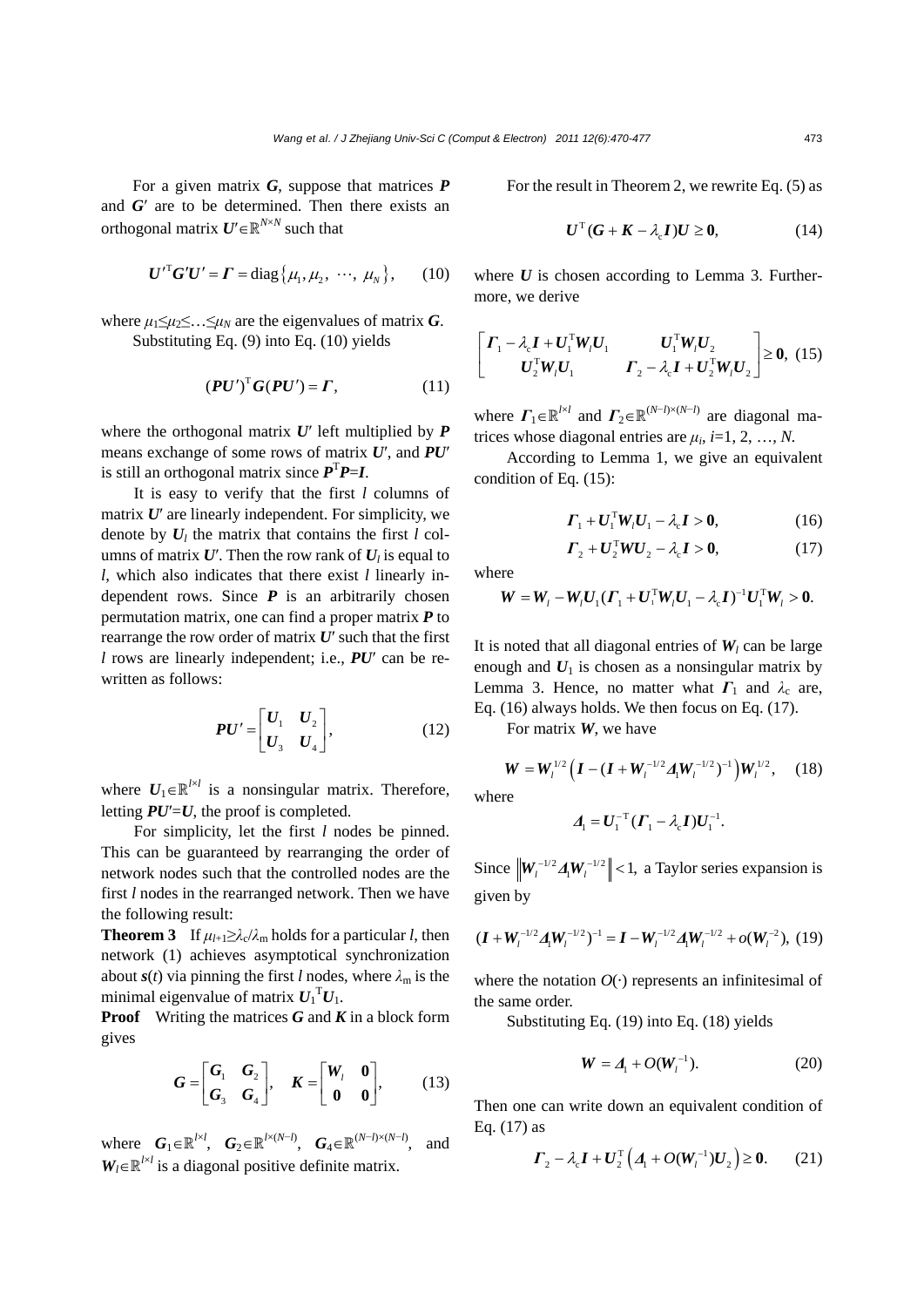Apparently, Eq. (21) can be guaranteed by the following inequality:

$$
\Gamma_2^* = \Gamma_2 - \lambda_c I + U_2^{\mathrm{T}} A_1 U_2 \ge 0. \tag{22}
$$

Recalling the result in Theorem 1, we have *l*≥*p*. That is,  $\mu_{l+1} \geq \mu_l \geq \lambda_c$ . Since the smallest diagonal value of  $\Gamma_2$ is  $\mu_{l+1}$ , we have

$$
\boldsymbol{\Gamma}_2 - \lambda_c \boldsymbol{I} \ge (\mu_{l+1} - \lambda_c) \boldsymbol{I} \ge 0. \tag{23}
$$

On the other hand, let  $\lambda_m$  be the minimum eigenvalue of matrix  $U_1^T U_1$ . Then we derive that  $\lambda_m > 0$ is the minimum eigenvalue of matrix  $U_1U_1^T$ . Also, notice that *U* is an orthogonal matrix. Then,

$$
\begin{cases}\nU_1 U_1^{\mathrm{T}} + U_2 U_2^{\mathrm{T}} = I, \\
U_2^{\mathrm{T}} U_2 + U_4^{\mathrm{T}} U_4 = I.\n\end{cases}
$$
\n(24)

We thus deduce that  $\lambda_m < 1$  is the minimum eigenvalue of matrix  $U_4$ <sup>T</sup> $U_4$ .

Substituting Eq. (24) into Eq. (23), we have

$$
\Gamma_2 - \lambda_c I \ge (\mu_{l+1} - \lambda_c)(U_2^{\mathrm{T}}U_2 + U_4^{\mathrm{T}}U_4)
$$
  
\n
$$
\ge (\mu_{l+1} - \lambda_c) \Big[ U_2^{\mathrm{T}}U_2 + \lambda_m (U_2^{\mathrm{T}}U_2 + U_4^{\mathrm{T}}U_4) \Big] \tag{25}
$$
  
\n
$$
\ge (\mu_{l+1} - \lambda_c) / (1 - \lambda_m) \cdot U_2^{\mathrm{T}}U_2.
$$

Moreover, the matrix  $\mathcal{r}_2^*$  satisfies

$$
\Gamma_2^* \geq U_2^{\text{T}} \left[ \frac{\mu_{l+1} - \lambda_c}{1 - \lambda_m} \mathbf{I} + U_1^{-\text{T}} (\mathbf{\Gamma}_1 - \lambda_c \mathbf{I}) U_1^{-1} \right] U_2
$$
\n
$$
\geq U_2^{\text{T}} \left[ \frac{\mu_{l+1} - \lambda_c}{1 - \lambda_m} \mathbf{I} + (\mu_l - \lambda_c) U_1^{-\text{T}} U_1^{-1} \right] U_2 \qquad (26)
$$
\n
$$
\geq \frac{\mu_{l+1} \lambda_m - \lambda_c}{\lambda_m (1 - \lambda_m)} U_2^{\text{T}} U_2.
$$

If  $\mu_{l+1} \geq \lambda_c/\lambda_m$ , we deduce  $\Gamma_2^* \geq 0$ . The result further ensures linear matrix inequalities (16) and (17). The proof is thus completed.

From Theorem 2, we observe that the minimum eigenvalue  $\lambda_{m}$  of  $\boldsymbol{U}_{1}^{T} \boldsymbol{U}_{1}$  can be used to evaluate the number of pinned nodes. Obviously, a large  $\lambda_{\rm m}$  leads to a small  $\mu_{l+1}$ , and hence a small number of controllers. Also, notice that the pinning strategy determines the matrix  $U_1$ . If the pinning strategy is unknown or

uncertain, then there is difficulty in computing the value of *λ*m. Here, we simply provide an upper bound of *λ*m. Recalling the unitary diagonalization of matrix *G* in Eq. (10), we have

$$
U_3 \Gamma_1 U_3^{\rm T} + U_4 \Gamma_2 U_4^{\rm T} = G_3, \qquad (27)
$$

where  $\mathbf{F}_1$  and  $\mathbf{F}_2$  are selected the same as in Theorem 4. Moreover,

$$
\mu_1 U_3 U_3^{\mathrm{T}} + \mu_{l+1} U_4 U_4^{\mathrm{T}} \le G_3. \tag{28}
$$

Since the minimum eigenvalue of  $U_4U_4^T$  is equal to  $\lambda_m$ , we then have

$$
\lambda_{m}(\mu_{l+1} - \mu_{l}) \leq \lambda_{l}(G_3) - \mu_{l},
$$
 (29)

where  $\lambda_1(G_3)$  is the minimum eigenvalue of  $G_3$ . From Eq. (29), the upper bound of  $\lambda_m$  is constrained by the matrix  $G_3$  consisting of unpinned nodes and coupling relations among them. Actually, the result can be deduced by the similar matrix block approach as shown in Theorem 2. We have the following result:

**Corollary 1** If  $\lambda_1(G_3) \geq \lambda_c - \mu_1$ , then the synchronous solution  $s(t)$  of network (1) is asymptotically stable via pinning the first *l* nodes.

Obviously, once finding a matrix  $G_3$  satisfying the condition in Corollary 1, we then derive the number and the location of controllers of a particular pinning strategy corresponding to  $G_3$ . That is, the number of pinned nodes, no matter random pinning or selective pinning, can both be estimated using Corollary 1.

Sometimes, a clear and simple approximation of the number of controllers is more useful than the conditions acquired above. A good solution is to estimate the number of pinned nodes just according to Theorem 2 and an eigenvector of matrix *G*. This is particularly suitable for the controlled network with a symmetric coupling matrix *G*. In detail, if *G* is symmetric, 0 must be the minimum eigenvalue with corresponding eigenvector  $\boldsymbol{\eta} = (1, 1, \dots, 1)^T / \sqrt{N}$ . It is easy to verify that eigenvector *η* can be always located in the first *l* rows in Lemma 2. That is to say, *η* belongs to the matrix  $U_1$ . Then  $l/N$  must be a diagonal entry of matrix  $U_1^T U_1$ . For any symmetric matrix, its minimum eigenvalue must be equal to or smaller than any one of its diagonal entries. As a result, a possible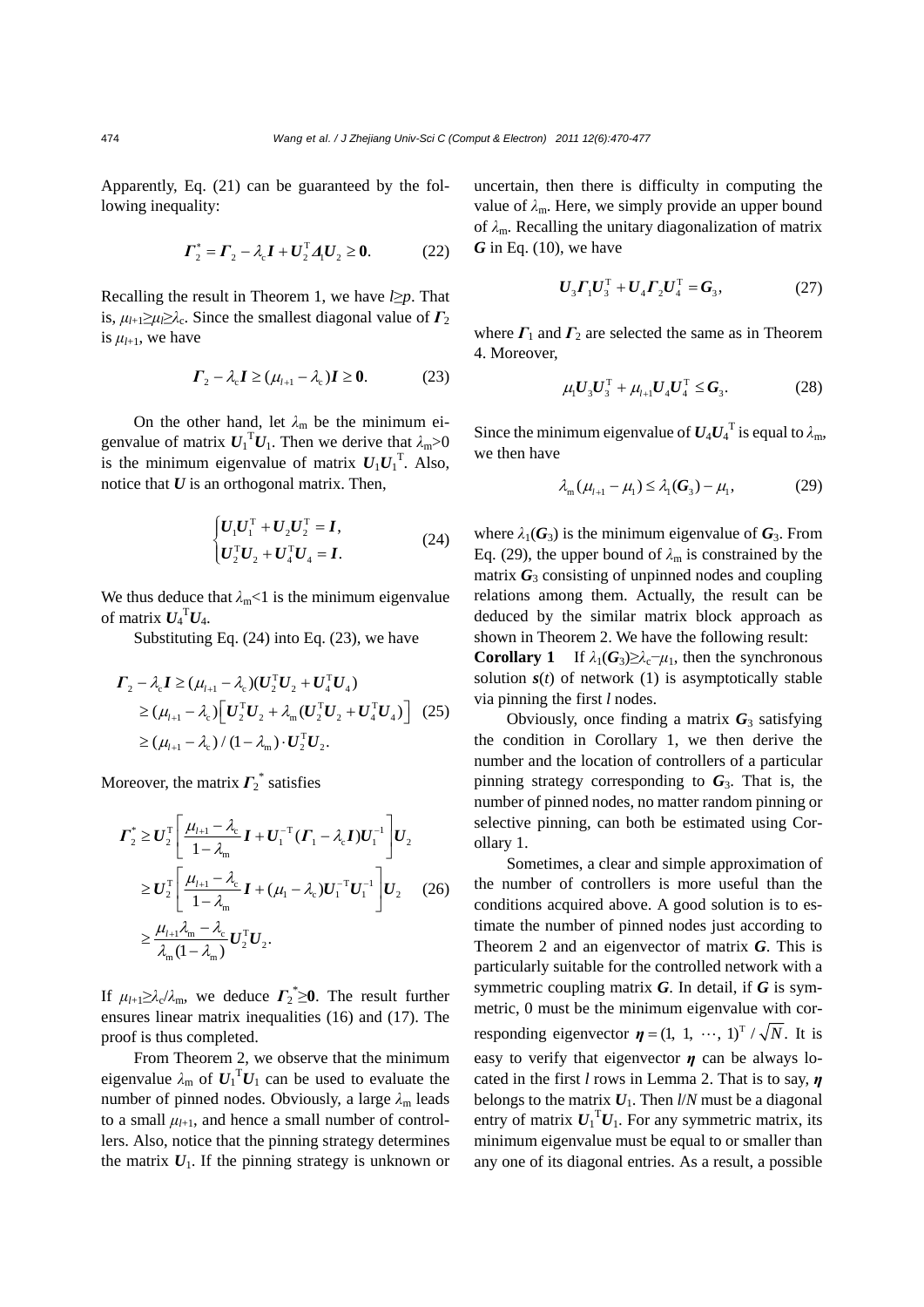minimum eigenvalue is *l*/*N*, i.e.,

$$
\lambda_{\rm m} \leq l/N. \tag{30}
$$

Note that, in the previous explanation, we always consider each node of the controlled network to be equivalent without any specification. Thus, the value *l*/*N* can be as per the approximation of random pinning, where  $\delta = l/N$  is the probability of random pinning. Then Eq. (30) can be approximately used to compute the random pinning probability for a fixed complex dynamical network.

## **4 Numerical simulations**

This section presents several simple examples to explain the results above. In simulations, we consider network (1) consists of 500 identical Lü oscillators (Lü and Chen, 2002); i.e.,

$$
\dot{\boldsymbol{x}}_i = \boldsymbol{f}(\boldsymbol{x}_i) - \sigma \sum_{j=1}^N G_{ij} \boldsymbol{x}_j - \sigma k_i (\boldsymbol{x}_i - \boldsymbol{s}), \qquad (31)
$$

where  $1 \le i \le 500$ ,  $G=(G_{ij})$  is the Laplacian matrix with *G<sub>ij</sub>*=0 or -1 (*i* $\neq$ *j*), and the coupling strength  $\sigma$ =10<sup>3</sup>. The node dynamics are given by

$$
\begin{bmatrix} \dot{x} \\ \dot{y} \\ \dot{z} \end{bmatrix} = \begin{bmatrix} -36(x-y) \\ 20y - xz \\ -3z + xy \end{bmatrix}.
$$
 (32)

The theoretical results show that the Lü attractor is bounded and that the value of  $\alpha$  in Lemma 1 is approximately equal to 117.6 (Li *et al*., 2006; Zhou *et al*., 2008). Thus, according to Lemma 1, the critical eigenvalue for synchronization is  $\lambda_c = \alpha/(\sigma \rho_m) = 0.1176$ .

Here, the network topology is assumed to obey the power-law distribution of the BA network model (Barabási and Albert, 1999), where the parameters are as follows:  $m_0=m=5$ ,  $N=500$ . The second smallest eigenvalue of *G* is calculated as  $\mu_2 = 2.9521 > \lambda_c$ . According to Theorem 1, there must be at least one node to be pinned. It was found, by searching the whole complex dynamical network, that there indeed exists a case where pinning only one node (the one with the largest degree) achieves the control goal. Fig. 1 shows the numerical simulation by pinning the one node, where index  $Q(t) = \left( \sum_{i=1}^{N} ||x_i(t) - s(t)|| \right) / N, x_i(0)$ 

with 1≤*i*≤500 are random values in the region (3, 7),  $s(0) = (4, 5, 6)^T$ . Clearly, the curve  $Q(t)$  approaches a constant as time evolves. It means that the controlled network (31) is asymptotically synchronizable about *s*(*t*) under one controller.



**Fig. 1 Index** *Q* **of network (31) by pinning only one node**

When the coupling strength  $\sigma$  decreases to 200, the critical eigenvalue  $\lambda_c = 0.5880 \leq \mu_2$ . In this case, the controlled network (31) cannot achieve synchronization by pinning only one node. In other words, the necessary condition in Theorem 1 cannot sufficiently guarantee the pinning criterion of synchronization. One solution is to apply the result in Corollary 1 by choosing a certain pinning strategy. For example, to satisfy  $\lambda_1(G_3) > \lambda_c$ , one easily obtains *l*=5 by the selective pinning strategy and *l*=66 by random pinning. Fig. 2 shows the corresponding numerical simulation. From the figure, the synchronous solution  $s(t)$  of the controlled network (31) is asymptotically stable via selective pinning and random pinning.



**Fig. 2 Index** *Q* **of the controlled network by selective pinning and random pinning**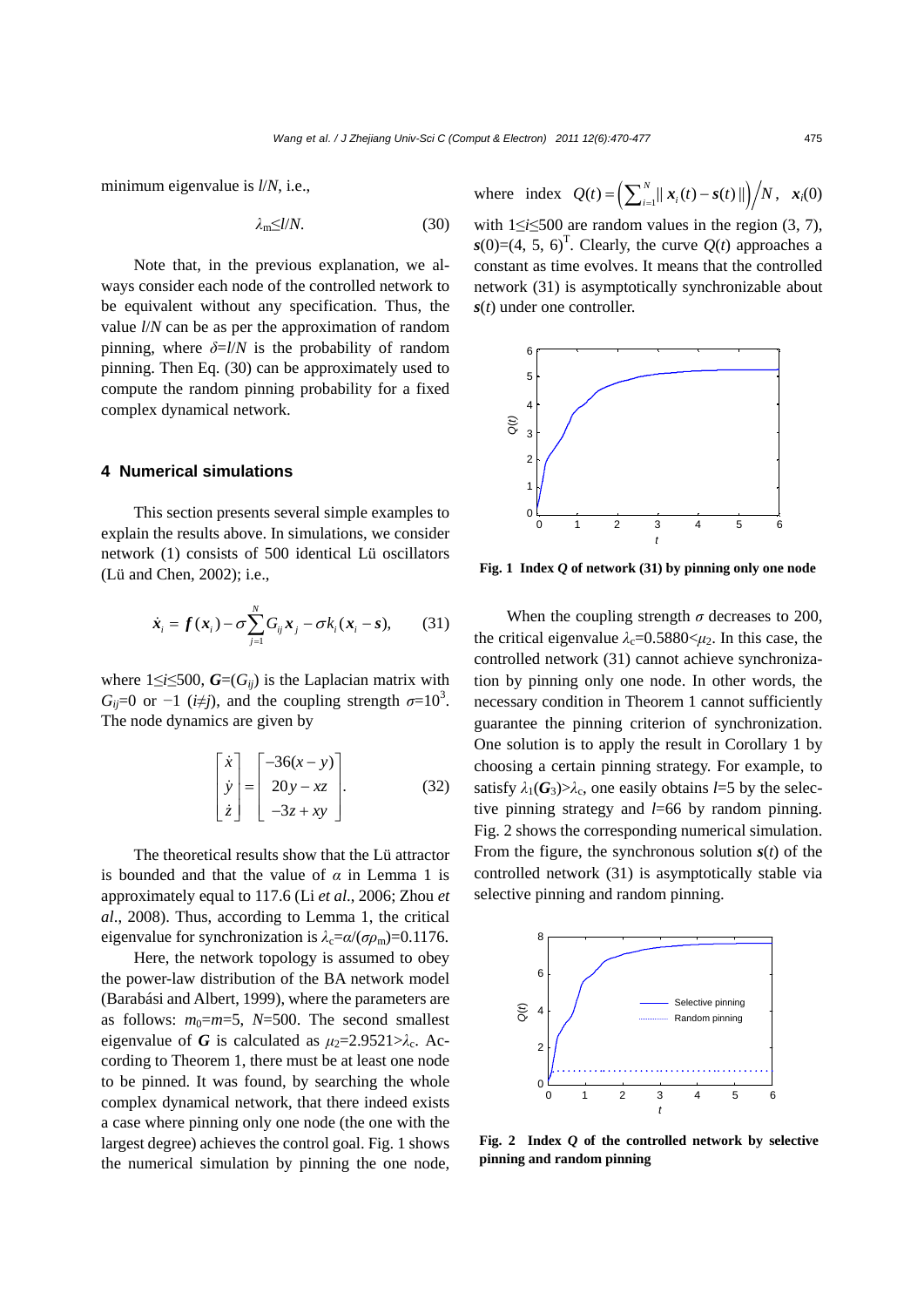Also, we can estimate the number of randomly pinned nodes by Theorem 2 and Eq. (30). It is calculated that  $l\lambda_{l+1} \geq N\lambda_c$  holds when *l*=73, which is very close to that obtained by random pinning. Fig. 3 shows the value of  $\lambda_1(G+K)$  through randomly pinning 73 nodes, where  $k_i=10$  for all pinned nodes. From the figure, one can see that almost all random pinning strategies can guarantee  $\lambda_1(G+K) > \lambda_c$  and further guarantee synchronization of network (31). Thus, Eq. (30) can be simply used for the approximation of random pinning.



**Fig. 3** The value of  $\lambda_1(G+K)$  by random pinning 14.6% **nodes of the whole network (***m* **is the random times)**

From previous discussions, a larger  $\lambda_1(G+K)$ means synchronizing network (31) more easily under the same pinning probability. Based on it, we further explore how conservative the theoretical results are by numerical simulations. There is no doubt that, Theorem 2 sometimes is too conservative to estimate the controller number; e.g., in Fig. 1, for any  $\lambda_c$ <2.9521, there needs pinning of at least one node according to Theorem 1. However, as shown in Fig. 4, network (31) needs to pin more nodes to maintain synchronization, where the network topology is the same as above,  $\delta_r$  is the random approximation according to Eq. (30),  $\delta_n$  is numerically calculated by the random pinning strategy,  $\delta_s$  is the selective pinning probability obtained using Corollary 1, and  $\delta_0$  is the smallest pinning probability among all possible pinning strategies. From Fig. 4,  $\delta_s$  agrees quite well with  $\delta_0$  when  $\lambda_1(G+K)$  is small; but the difference becomes larger and larger with the increase of  $λ_1$ (*G*+*K*). Obtaining  $δ_0$  by enumerating all pinning strategies is an NP-hard problem;  $\delta_s$  is acceptable for analytical estimation of controllers. Also, notice the approximation  $\delta_{\rm r} > \delta_{\rm n}$ , which sufficiently guarantees network synchronization via random pinning.



**Fig. 4 Pinning probability as a function of the minimum eigenvalue** 

*δ*r: the random approximation according to Eq. (30); *δ*n: the numerical result by random pinning;  $\delta_{s}$ : the selective pinning probability obtained using Corollary 1;  $\delta_0$ : the smallest pinning probability among all possible pinning strategies

### **5 Conclusions**

Pinning control is an important fitting model to reduce the number of controllers for complex networks of linearly coupled dynamical systems. In this paper, the number estimation of controllers has been theoretically investigated for pinning a complex dynamical network. For a given network model with fixed network architecture, we show that network synchronization via pinning can be evaluated using a linear matrix inequality, and subsequently provide a necessary condition and a sufficient condition for the holding of the linear matrix inequality. The two conditions indicate a lower bound and an upper bound of number estimation of pinned nodes, respectively, which can be used for theoretical analysis in pinning control. In addition, an approximation of the number of randomly pinned nodes is given by the trivial vector *η*. This result is quite simple and shows great effectiveness in numerical simulations. This work provides an understanding of the mechanisms that govern complex networks and may be useful in applications of real-world complex systems.

#### **References**

- Albert, R., Barabási, A.L., 2002. Statistical mechanics of complex networks. *Rev. Modern Phys.*, **74**(1):47-97. [doi:10.1103/RevModPhys.74.47]
- Arenas, A., Diaz-Guilera, A., Kurths, J., Moreno, Y., Zhou, C., 2008. Synchronization in complex networks. *Phys. Rep.*, **469**(3):95-153. [doi:10.1016/j.physrep.2008.09.002]